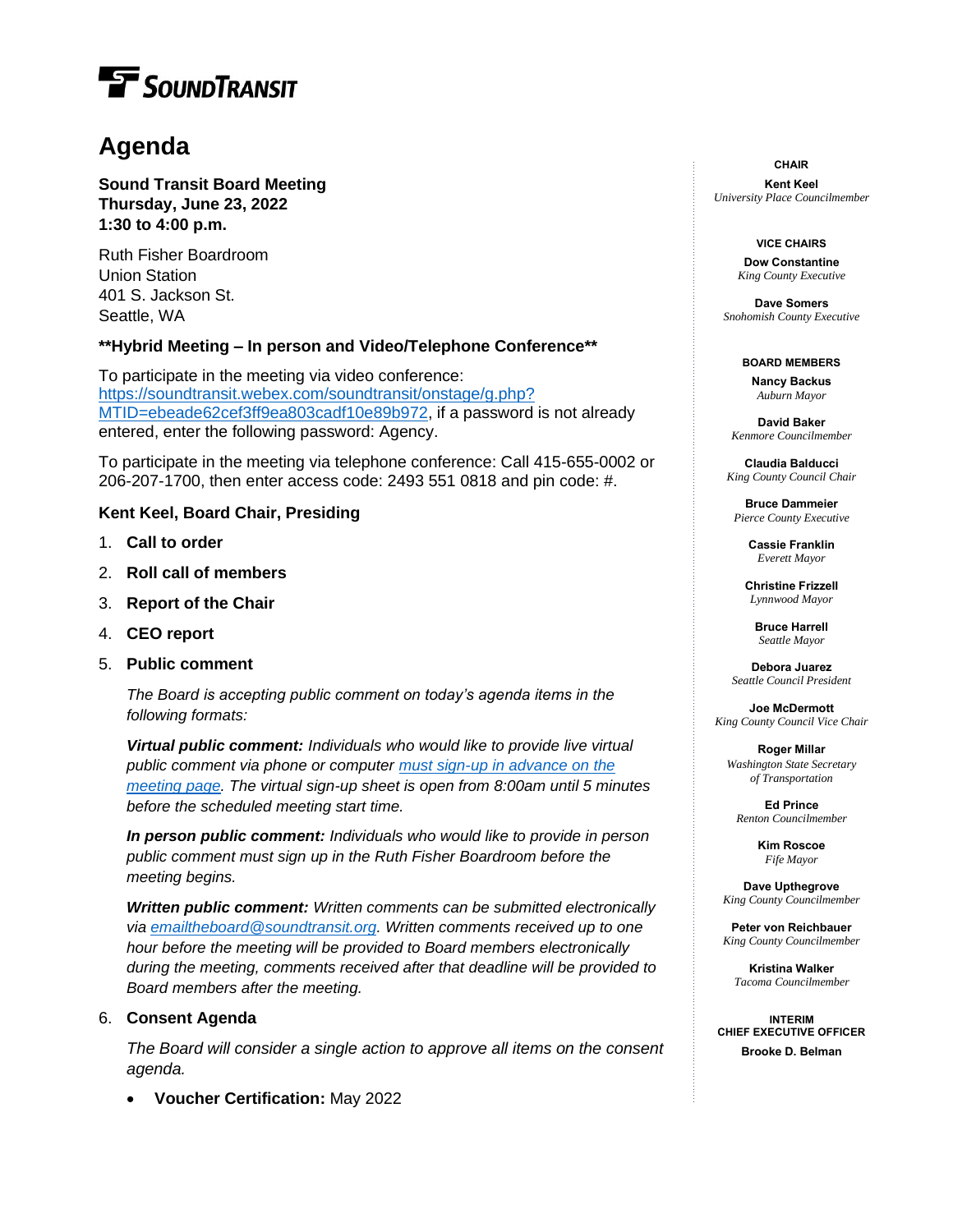- **Minutes:** June 2, 2022 CEO Selection Committee Meeting and May 22, 2022 Board Meeting
- **Motion No. M2022-41:** Authorizing the chief executive officer to execute an amendment to the Commuter Rail South Service Agreement with BNSF Railway Company for a term of five years to allow the sharing of train location data for service between Lakewood and Seattle in support of Sound Transit's Passenger Information Management System project in an amount not to exceed \$603,080 plus applicable taxes for a new total authorized amount not to exceed \$132,145,427 plus applicable taxes.
- **Motion No M2022-42:** Authorizing the chief executive officer to execute an amendment to the Commuter Rail North Service Agreement with BNSF Railway Company to allow the sharing of train location data for service from Seattle to Everett in support of Sound Transit's Passenger Information Management System project in an amount not to exceed \$53,870 for a new total authorized amount not to exceed \$87,059,434 plus applicable taxes.
- **Motion No. M2022-48:** Authorizing the chief executive officer to convey a sidewalk easement and temporary construction easement located in Bellevue, WA to the City of Bellevue for their 130th Avenue NE Corridor Project.
- **Motion No. M2022-47:** Authorizing the chief executive officer to execute an amendment to the Construction Services Agreement with the City of Seattle to provide construction assistance and construction services for the NE 130th Street Infill Station in an amount not to exceed \$2,400,766 with a 10 percent contingency of \$240,076 for a total authorized agreement not to exceed \$40,150,108.

# 7. **Business Items**

- A. **Motion No. M2022-51:** Approving an agreement to employ Ms. Julie Timm as Sound Transit's chief executive officer from September 26, 2022 through December 31, 2025, with a one-year renewal option from January 1, 2026 through December 31, 2026 at the Board's discretion.
- B. **Motion No. M2022-45:** Adopting the permanent station names for the three stations included as part of the Federal Way Link Extension project.
- C. **Motion No. M2022-44:** Adopting the permanent station names for the two stations included as part of the Downtown Redmond Link Extension.
- D. **Resolution No. R2022-17:** Adopting the NE 130th Street Infill Station project baseline schedule and budget by (a) increasing the authorized project allocation by \$203,738,000 from \$36,417,000 to \$240,155,000, (b) increasing the annual project budget by \$9,833,027 from \$6,584,030 to \$16,417,057, and (c) establishing an open for service date of Q2 2026.
- E. **Motion No. M2022-46:** (1) Authorizing the chief executive officer to execute contract modifications to specific existing Lynnwood Link Extension contracts for the NE 130th Street Infill Station project with: a) Stacy & Witbeck / Kiewit / Hoffman JV for civil construction services in the construction phase for an additional \$14,000,000 with an 8 percent contingency of \$1,120,000 for a new total authorized contract amount not to exceed \$910,178,746; b) PGH Wong Engineering, Inc. for civil construction management consultant services for the NE 130th Street Infill Station project in construction services phase in the amount of \$10,720,000 with a 10 percent contingency of \$1,071,000 for a new total authorized contract amount not to exceed \$116,700,361; c) LTK Engineering Services, LLC for systems design services during construction in final design phase in the amount of \$470,153 with a 10 percent contingency of \$47,015 for a new total authorized contract amount not to exceed \$16,435,748; and (2) Authorizing increases in contracting authority for specific existing Lynnwood Link Extension contracts for the NE 130th Street Infill Station Project with: d) Mass Electric Construction